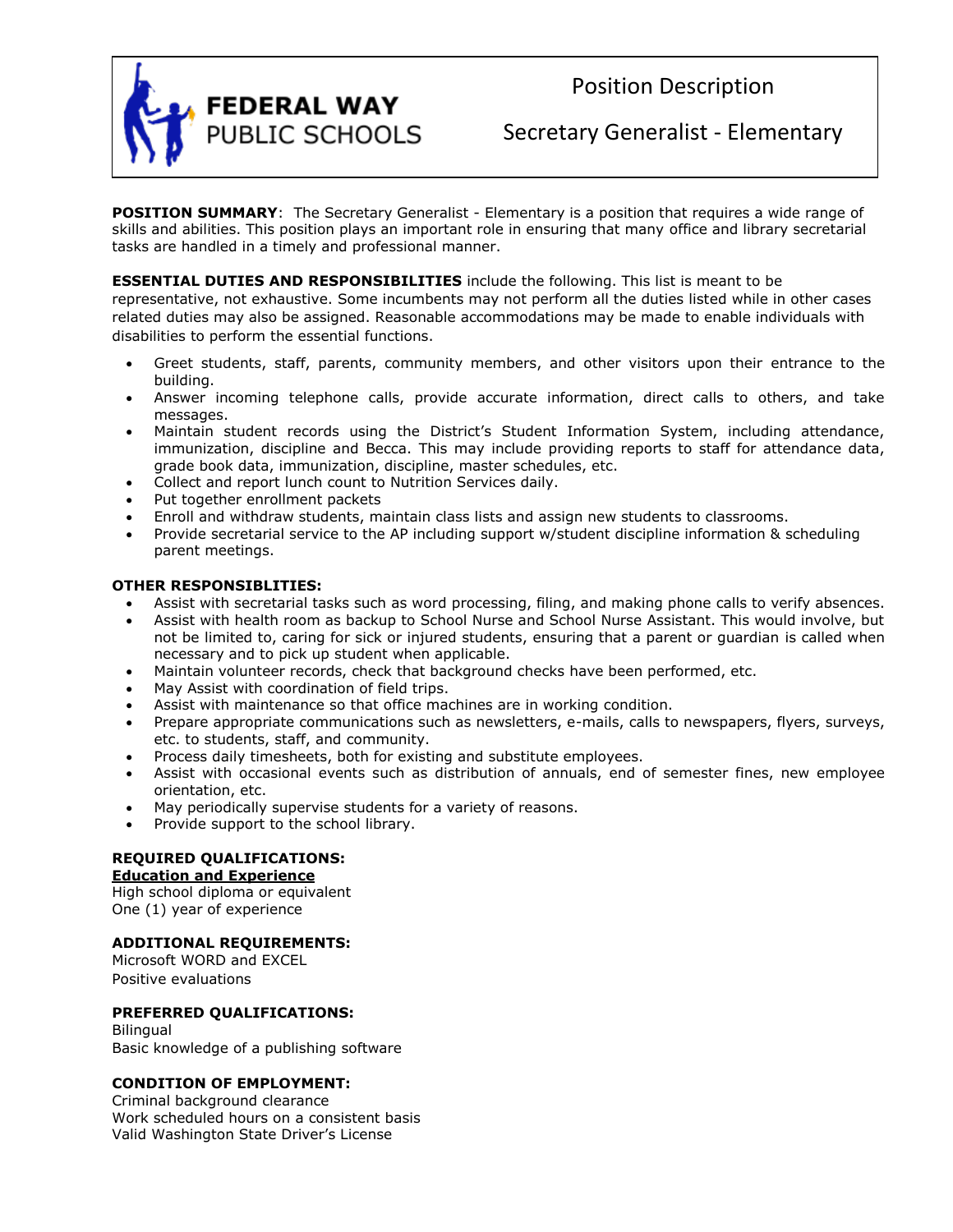### **KNOWLEDGE OF:**

School board policies and procedures Basic Microsoft WORD and EXCEL Database management

## **ABILITY TO:**

Organize and perform job responsibilities efficiently and independently without close supervision Pay strict attention to detail

Speak, read and follow written or verbal communications

Exhibit proper phone etiquette

Practice effective safety and security within individual work routines

Develop and maintain positive customer relations with staff students, parents, and the public in a multicultural and multiracial community.

Demonstrate basic knowledge modern technology and willingness and ability to increase knowledge to proficiency

Work collaboratively with District staff and promote teamwork with co-workers

Remain flexible; able to cope with frequent interruptions as part of a daily routine, multi-task and shift priorities to meet required deadlines

Practice ethical and professional standards of conduct including the requirements of confidentiality Abide by Federal Way Public Schools' Policies and Procedures

Perform the essential functions of the job with or without reasonable accommodations

## **REQUIRED KNOWLEDGE, SKILLS AND ABILITIES RELATED TO CULTURAL COMPETENCE AND EQUITY:**

Knowledge/awareness of own cultural identity and how this influences behavior, and desire to learn about the cultural identity of others.

Ability to establish and nurture an environment that promotes cultural competence and equitable treatment of staff, students, and patrons of the District.

Ability to understand and hold self and others accountable for promoting the Federal Way Public Schools'

commitment to "Each Scholar: A Voice. A Dream. A Bright Future."

Ability to recognize that each person is a unique individual even as we celebrate their group cultural heritage.

**PHYSICAL DEMANDS:** The physical demands described here are representative of those that must be met by an employee to successfully perform the essential functions of this job. Reasonable accommodations may be made to enable individuals with disabilities to perform the essential functions.

While performing the duties of this job, the employee will regularly stand and walk, bend neck and back, use hands for repetitive grasping and pushing/pulling. The employee will constantly be required to sit for extended periods of time and use a computer screen and keyboard. The employee may occasionally be required to squat, kneel, and use hands for fine manipulation, climb stairs/ladder, lift and reach overhead, and lift/carry. The employee must constantly lift/carry up to 5 pounds and must frequently lift /carry up to 10 pounds. The employee will occasionally lift/carry a maximum of 20 lbs. The employee is occasionally required to push/pull a maximum weight of 100 pounds.

**WORK ENVIRONMENT:** The work environment characteristics described here are representative of those an employee encounters while performing the essential functions of this job. Reasonable accommodations may be made to enable individuals with disabilities to perform the essential functions.

While performing the duties of this job, the employee regularly works in indoor conditions and regularly works near video display. The noise level in the work environment is usually moderate. The position constantly deals with frequent interruptions, demanding deadlines, and occasionally deals with angry and distraught employees and community members.

#### **WORK SCHEDULE**

This position typically works,  $\Box$  hours per day, Monday through Friday,  $\Box$  days per year

#### **REPORTING RELATIONSHIP**

This position reports to, and is evaluated by the Principal or designee.